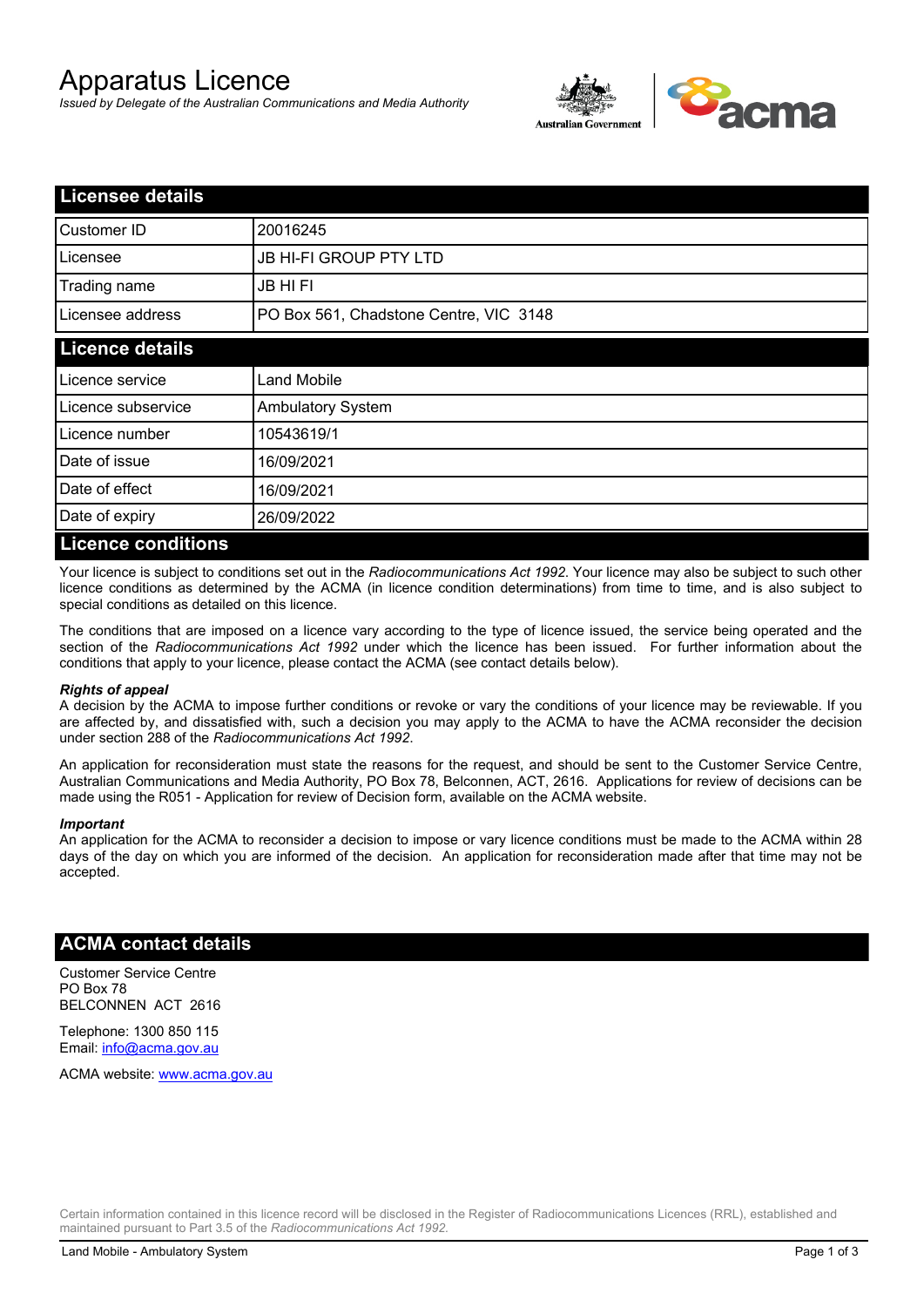# **Advisory Notes applying to licence no.: 10543619/1**

Conditions applicable to the operation of Ambulatory System station(s) authorised under this licence can be found in the Radiocommunications Licence Conditions (Apparatus Licence) Determination and the Radiocommunications Licence Conditions (Land Mobile Licence) Determination. Copies of these determinations are available from the ACMA and from the ACMA home page (www.acma.gov.au).